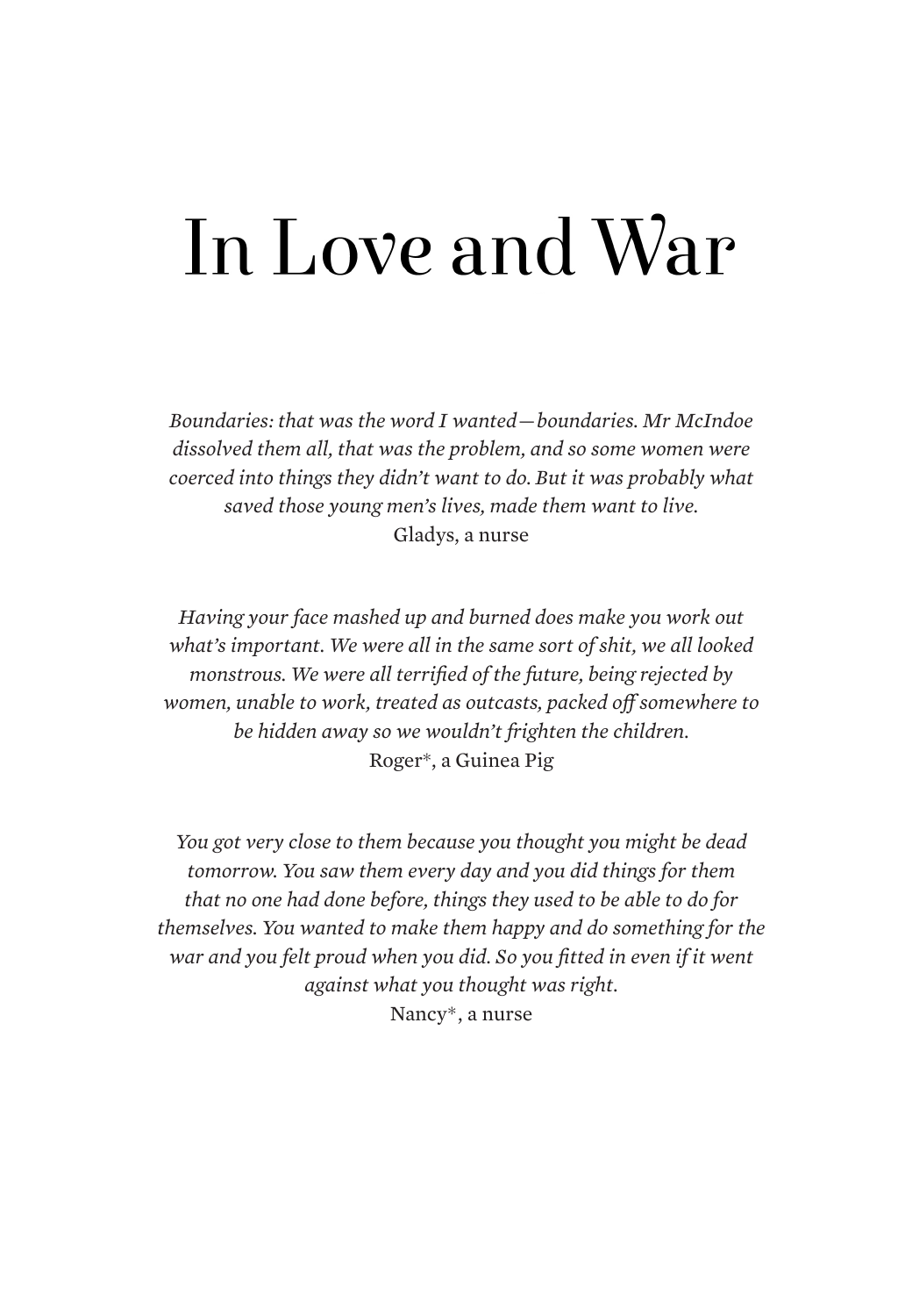

*Some of the people interviewed for this book preferred not to be named. I have identified them with a first name only and indicated this with an asterisk.* Liz Byrski, 2015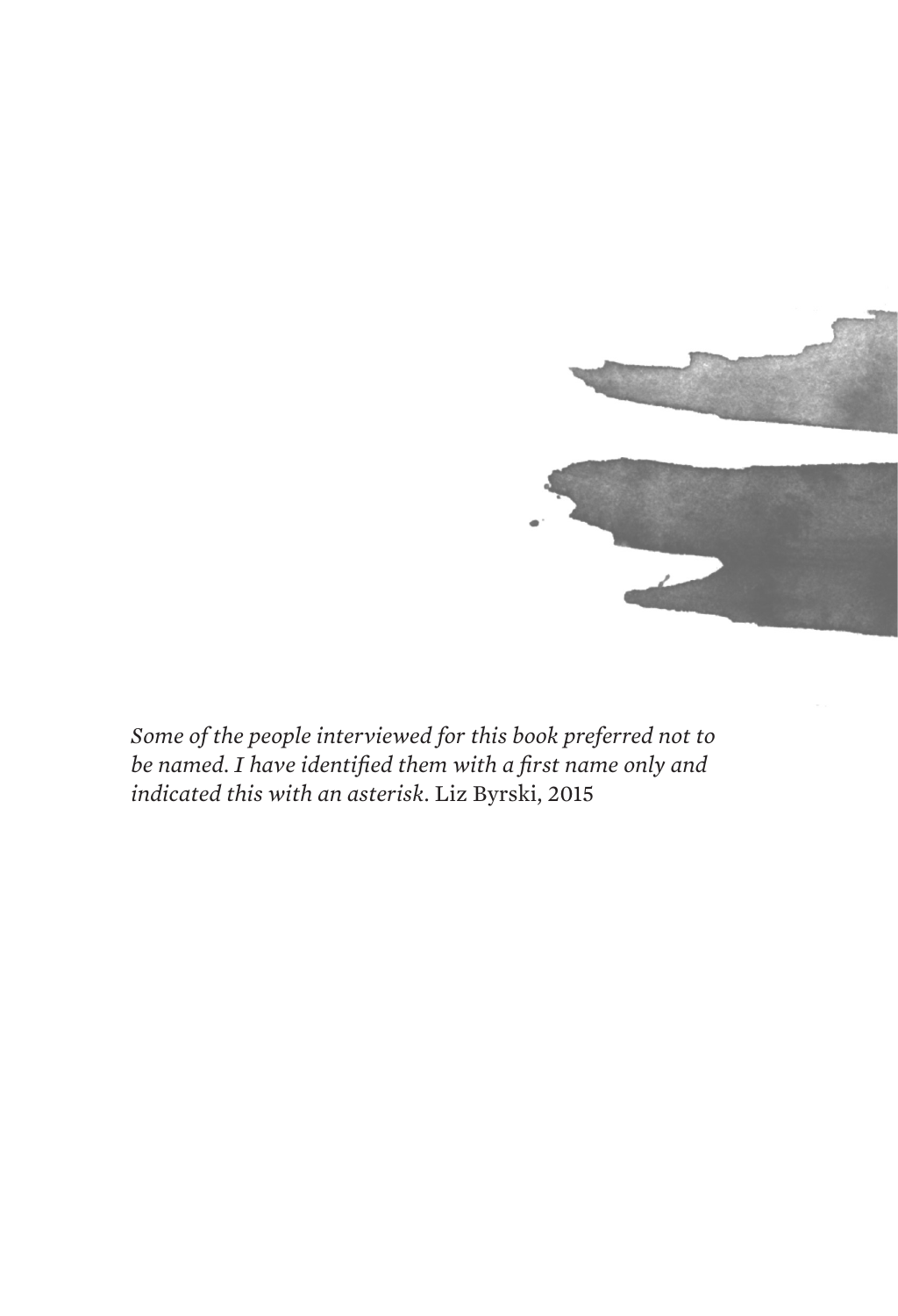

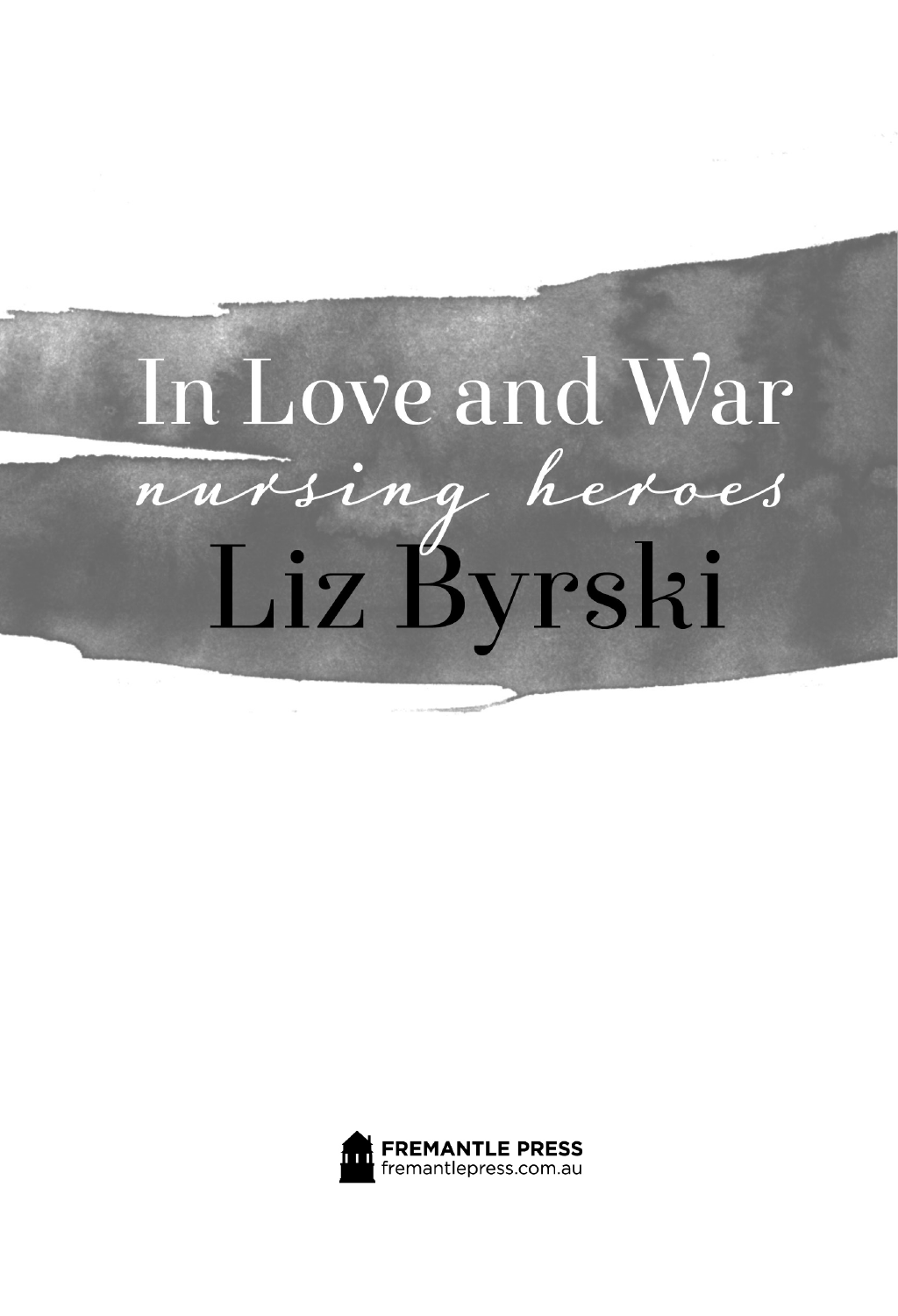**Liz Byrski** is the author of a number of non-fiction books including *Remember Me* and *Getting On: Some Thoughts on Women and Ageing,* as well as eight novels including *Gang of Four* and *Family Secrets*. She has worked as a freelance journalist, a broadcaster with ABC Radio and an advisor to a minister in the Western Australian Government. Liz has a PhD from Curtin University where she lectures in writing. Visit the author at **lizbyrski.com**.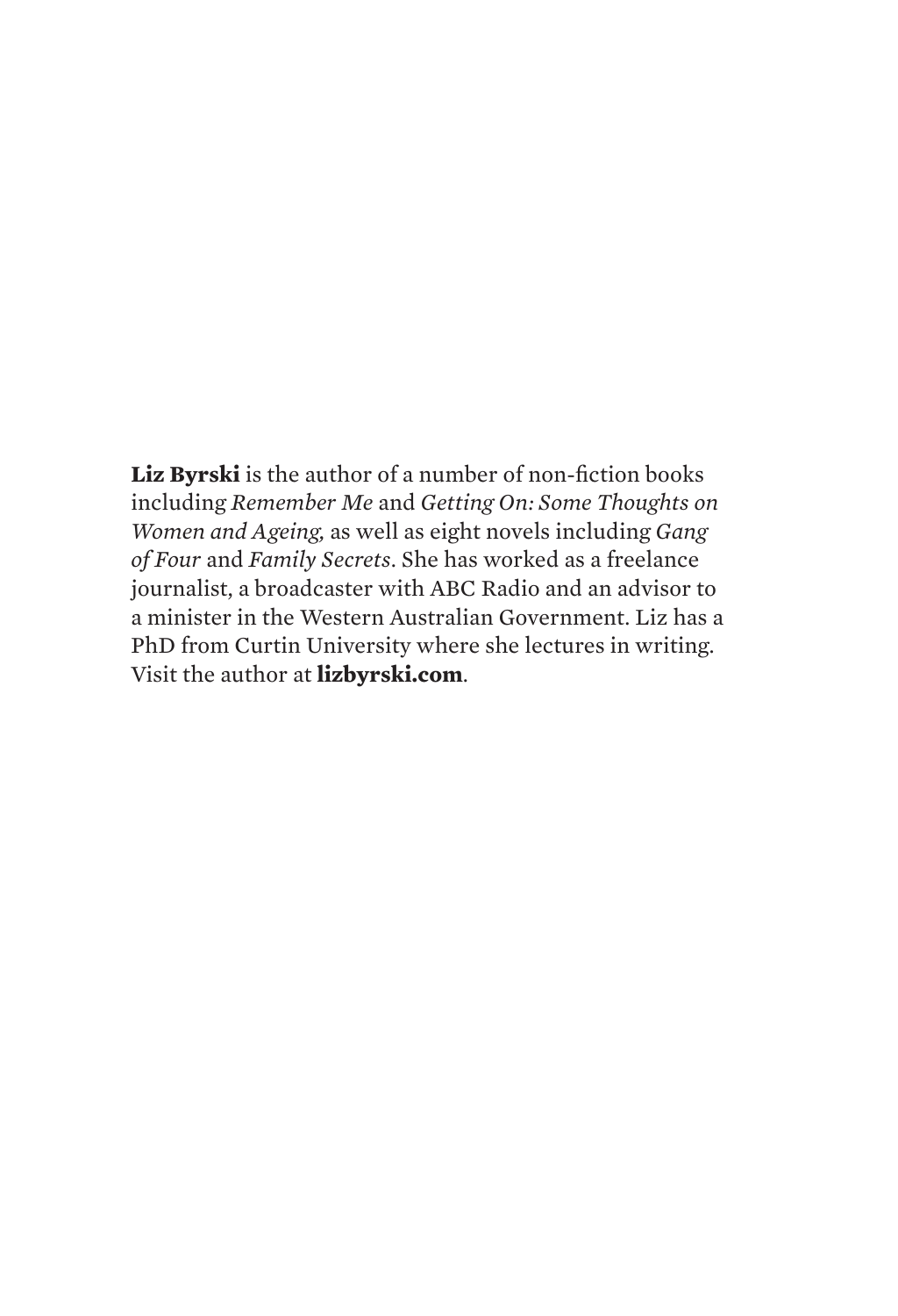*For the women who nursed, loved, married and danced with the Guinea Pigs*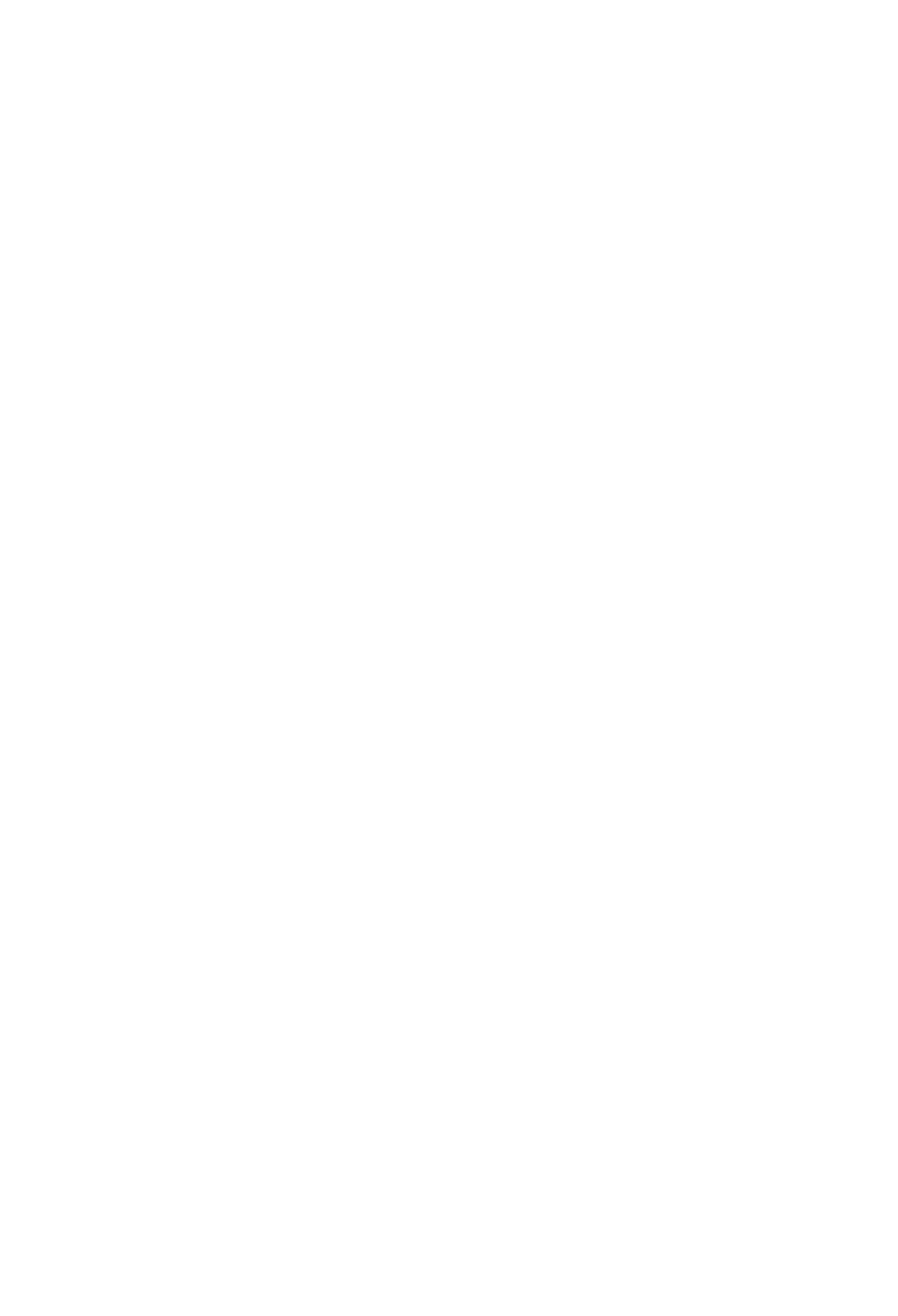## CONTENTS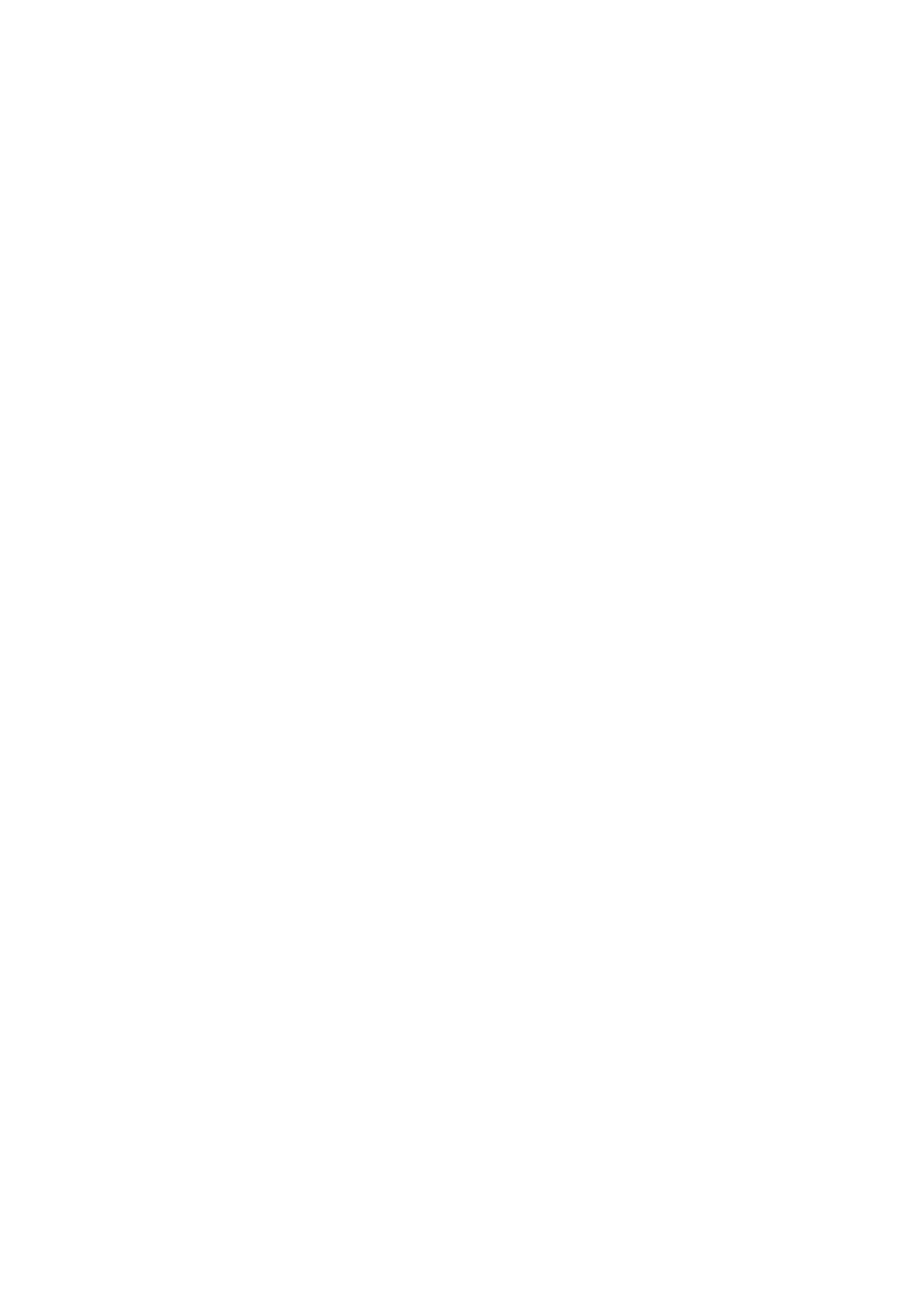### 1. MEMORIES

*East Grinstead, Sussex*

It's 1950, I'm six years old and I'm praying for peace. It began when Sister Walbert told the class that although The War ended years ago we must all pray very hard that there will never be another one. I don't know anything about The War. If people mention it, my parents glance anxiously in my direction, shake their heads and change the subject. But I know that my prayers aren't working, because there are men here from The War, men with terrible faces. They get on the bus in the town and get off at the hospital, and I'm sure they have a camp in Blackwell Hollow, a street bordered by steep walls of mossy rock and densely overhung with trees that keep it in a perpetual state of damp and mysterious darkness. One day, when Mum and I are waiting for the bus, the men will jump out from behind those rock walls and grab us. I screw up my face and ask God not to make another war. Most of all, I ask Him to take the men away or, as a last resort, to make Sister Walbert and my dad report them to the police. I ask God this every day but He continues to ignore me. Some days, in despair at my lack of success with silent prayer, I go out into the field at the back of our house and shout very loudly at Him, in the hope that He might hear.

After school on Wednesdays my mother takes me to Miss Perkins's dancing class. In white satin tunics we practise our pliés and arabesques while Miss Perkins — dark wavy hair, perfect Cupid's bow shaped with crimson lipstick —taps time with her stick. She wears high-heeled red shoes with ankle straps and red satin bows. I have seen Moira Shearer dance to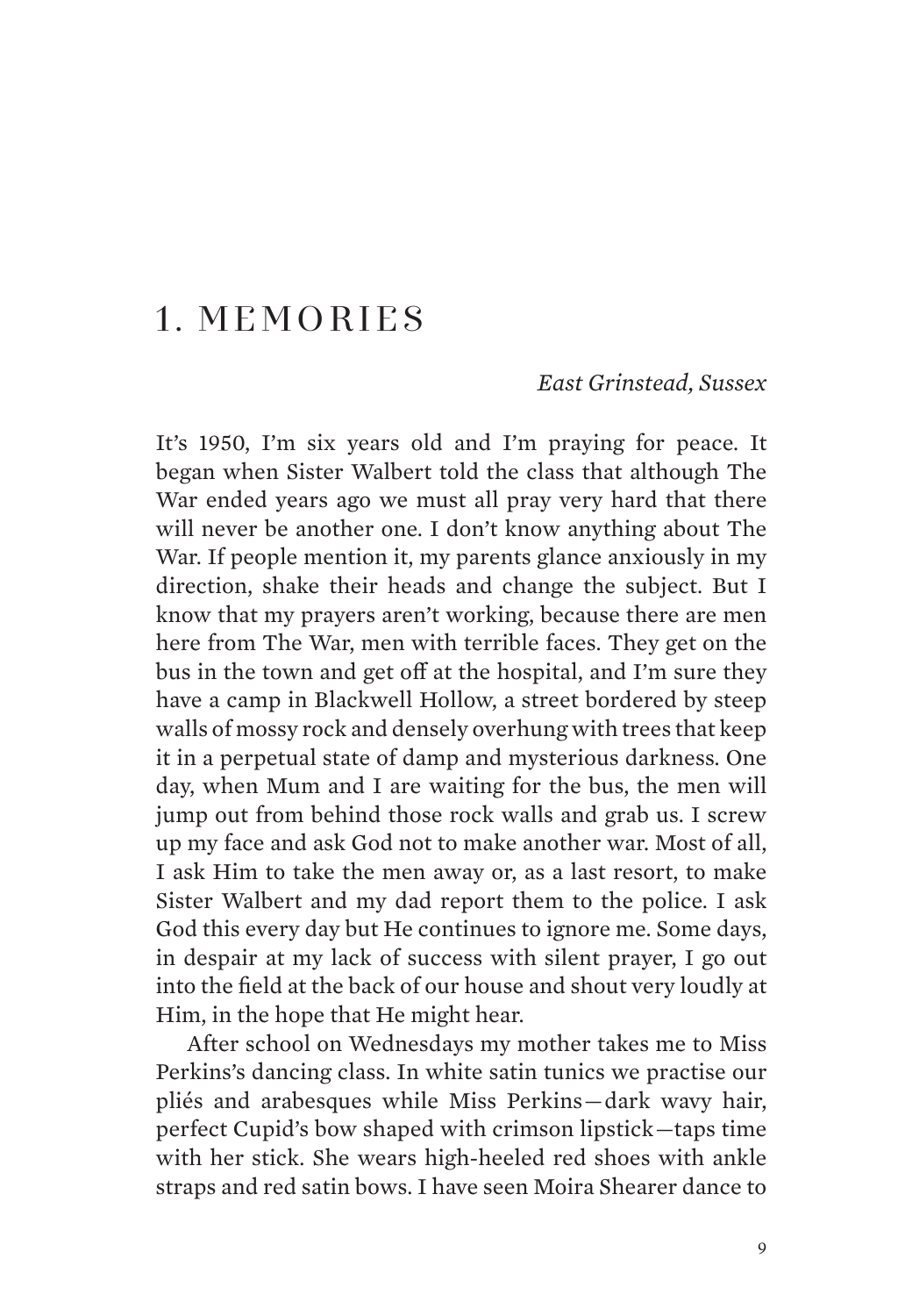her death on the railway lines in *The Red Shoes* and I fear an equally terrible end for Miss Perkins who, according to Mum, has already been forced to abandon her career as dancer due to a debilitating bone condition. After the dancing class Mum takes me out for tea and chocolate éclairs in Clarendon House Café, where no one speaks above a whisper and the waitresses are dressed in faded black with starched aprons and stiff white caps like little tiaras. We sit at a table by the diamond-pane, leadlight window. The air is heavy with the scent of tea-leaves, Coty face powder and 4711 Cologne. I love the hushed, elderly air of Clarendon House, the feathers and artificial flowers nodding on the customers' hats, the promise of shared secrets in their whisperings.

'You did very well today,' Mum says, 'especially with your arms. Last week you were like a windmill, but today you were quite graceful.'

My mother, herself a former teacher of dancing, has very high standards. I am in heaven: praise and chocolate éclairs. This is my favourite time of the week-until it's time to catch the bus home.

The men with the terrible faces are sitting on the wall by the bus stop with their livid crimson and purple skin, bulbous lips, missing ears, shapeless noses, and hands without fingers. They are living, breathing manifestations of the men who lurk on the stairs outside my bedroom door, who hide under my bed, who fill my nightmares. They are war heroes. I don't know what a hero is but I know they have brought The War here to East Grinstead. I am appalled that they are allowed to wander the streets, catch the buses and chat to Mum at the bus stop.

'No, silly!' my mother laughs, when I tell her she should get Dad to report them to the police. 'They're heroes from World War II, and that's all over now.'

I don't believe her. The men step aside to let us get on the bus first. They talk loudly and laugh a lot. One wears a leather flying jacket with a furry collar, another a cream ribbed cricket sweater, one has a silvery blue RAF greatcoat slung over his shoulder.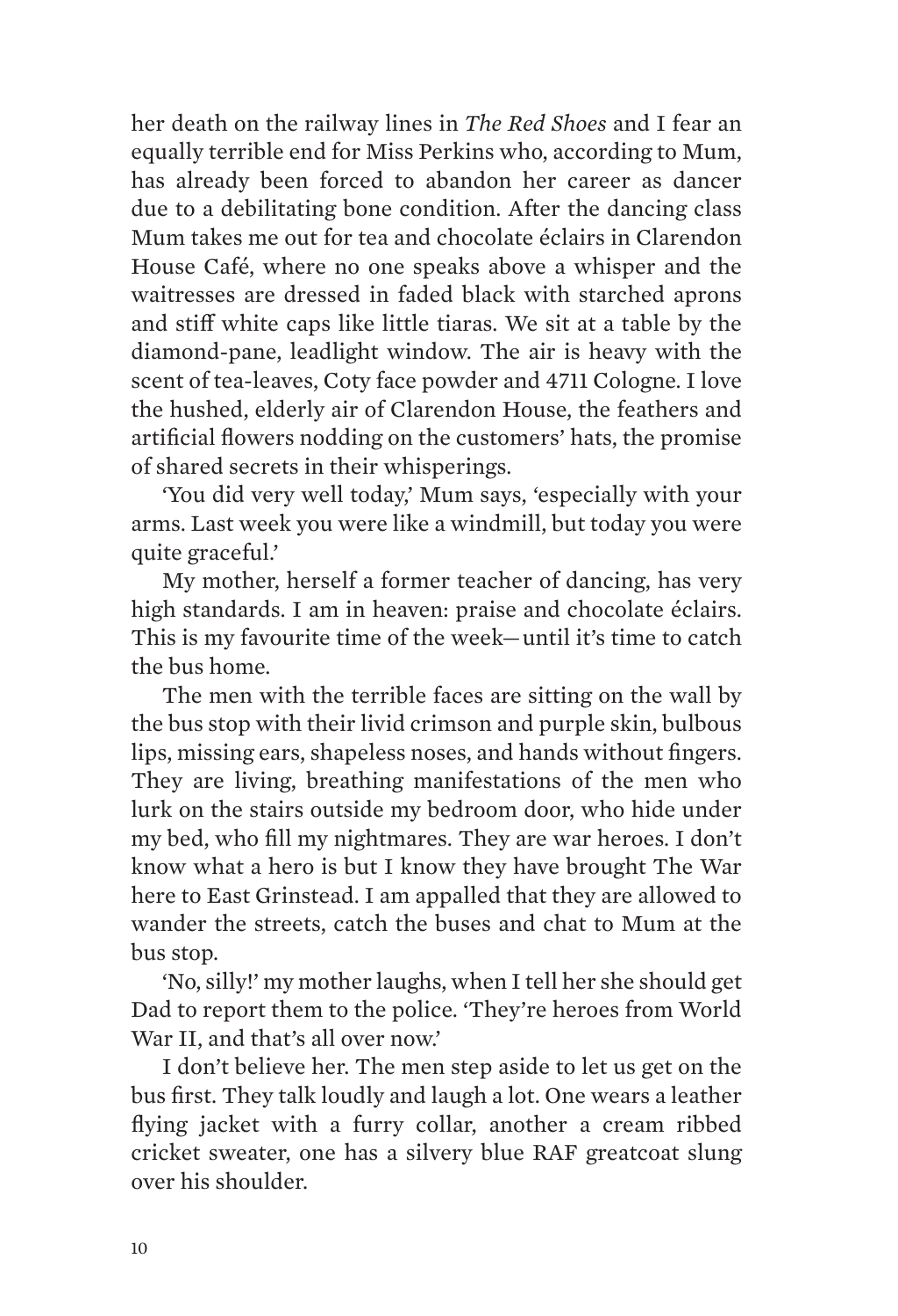'Don't stare,' Mum whispers as the men get off the bus at the hospital. 'It's rude. You wouldn't like people to stare at you, would you?'

I'm not sure whether or not I would mind being stared at, but I both do and don't want to look at these men. I'm terrified of their faces but my eyes are drawn to them like pins to a magnet. One has a huge misshapen lump instead of a nose, another has a hole where one of his eyes should be and he carries a white stick. They stroll away from the bus stop into the hospital grounds and as the bus moves off, one turns back, his attempted smile a distorted gash of a grin in his crimson face; it's a grin that will haunt my dreams. He raises his bandaged hand to wave to me. I squeeze my eyes shut and yell silently to God to save me from the heroes. But God still isn't listening, not then and not later, because for years, the men with the terrible faces are still in town. Just when I think it's safe I suddenly find one standing alongside me, spot a couple on the steps of The Rose and Crown or talking to the man who slices the bacon in Sainsbury's.

#### *East Grinstead, Sussex*

It's late May 2007. I'm sixty-three. Because Clarendon House has been converted into offices I am sitting in the café section of The Bookshop from where I can see the High Street, the war memorial, the bus stop where we caught the 434 bus home from dancing class, and the wall where the men with the terrible faces sat waiting for the chance to kidnap Mum and me, or possibly just to get the bus back to the Queen Victoria Hospital where they were being treated for their chronic wartime burns. There are no war heroes here today, although there very easily could be, because the men of the RAF Fighter and Bomber Commands, of whom I was so scared as a child, have a long and affectionate relationship with this town. It was here that the casualties of the war in the air—their faces burned beyond recognition, their hands fingerless and unusable, their self-esteem in tatters — were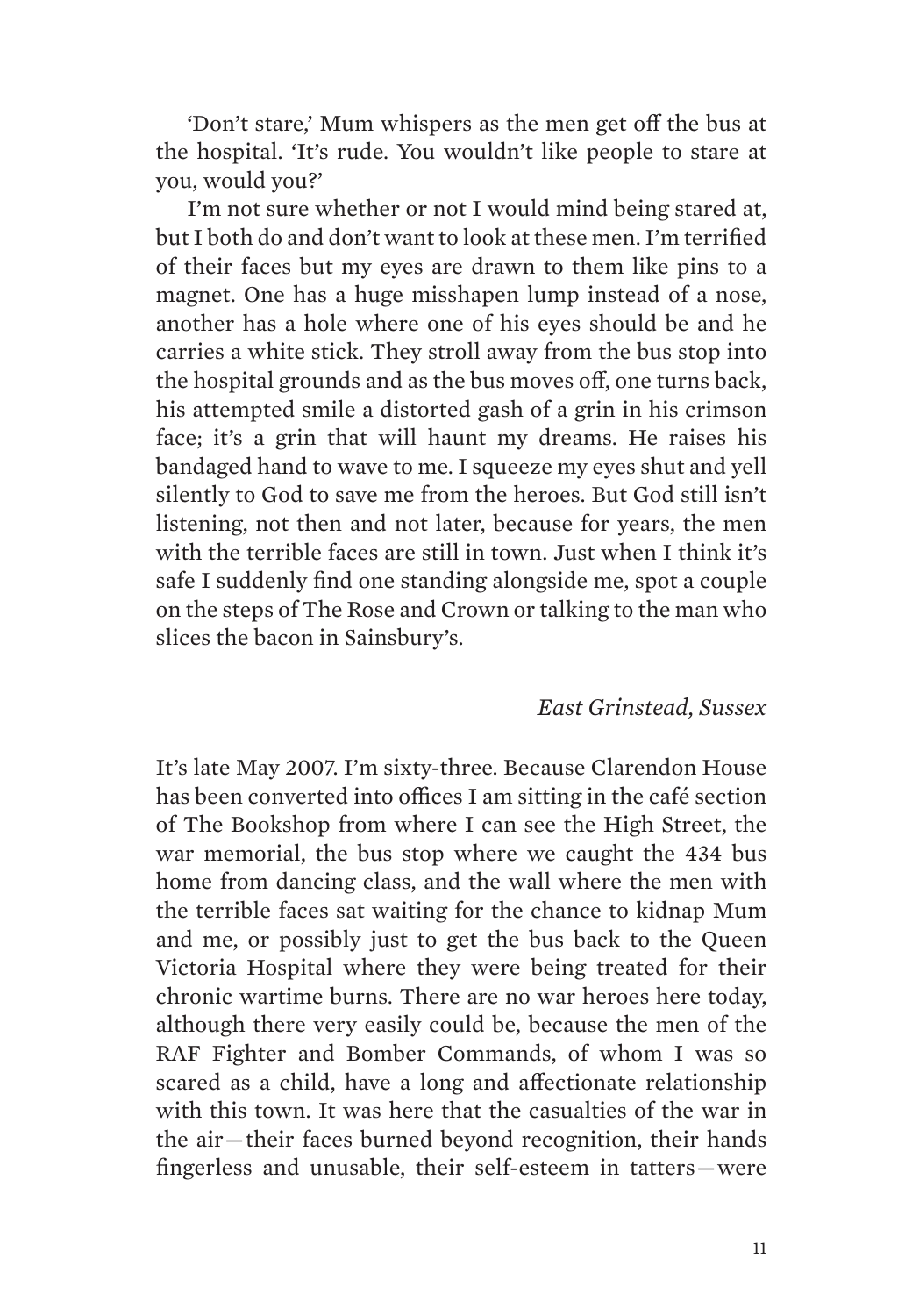reconstructed and rehabilitated by the pioneering plastic surgeon Sir Archibald McIndoe. They were his surgical 'guinea pigs' and with him they formed a club with the most exclusive membership in the world. To qualify for membership of the Guinea Pig Club a man had to be 'mashed, fried or boiled' by the war in the air, and to have been treated at East Grinstead.

By the end of World War II the club had 649 members. Each year they have returned in large numbers for their annual reunion. Today age, infirmity and distance are taking their toll and the club is winding down. The ninety-seven remaining members are spread across the world: nine in Australia, others in Canada, New Zealand and various European countries. Of the remaining fifty-seven in Britain, a handful live in or around East Grinstead, but some of those further afield are no longer able to make the trip back here. In October this year, 2007, the remaining few will gather to celebrate their sixtyfifth and final reunion, but the club, which has sustained them through the war and postwar years, will continue to provide support for them and for the fifty-six Guinea Pig widows with whom it has remained in touch.

From my window seat in the café section of The Bookshop, which is housed in one of a long run of timber-framed Tudor buildings in the High Street, this could be any small Sussex town. There are several points of historical note: a Jacobean almshouse, a sixteenth-century sandstone church, a significant National Trust property dating back to the Arts and Crafts movement, and the close proximity of Ashdown Forest, home of Winnie the Pooh and Christopher Robin. And early in the evening of 23rd July 1913, ten members of the East Grinstead Women's Suffrage Society set out to march along this street under their silk banner. It was just six weeks after suffragette Emily Wilding Davison had died after throwing herself under King George V's horse at the Derby. The women had just turned into the High Street when they encountered an angry mob of fifteen hundred anti-suffragists who began hurling ripe tomatoes, eggs and pieces of turf at them.<sup>1</sup>

In my childhood this bookshop was a stationer's shop and its windows overlooked the graves of three sixteenth-century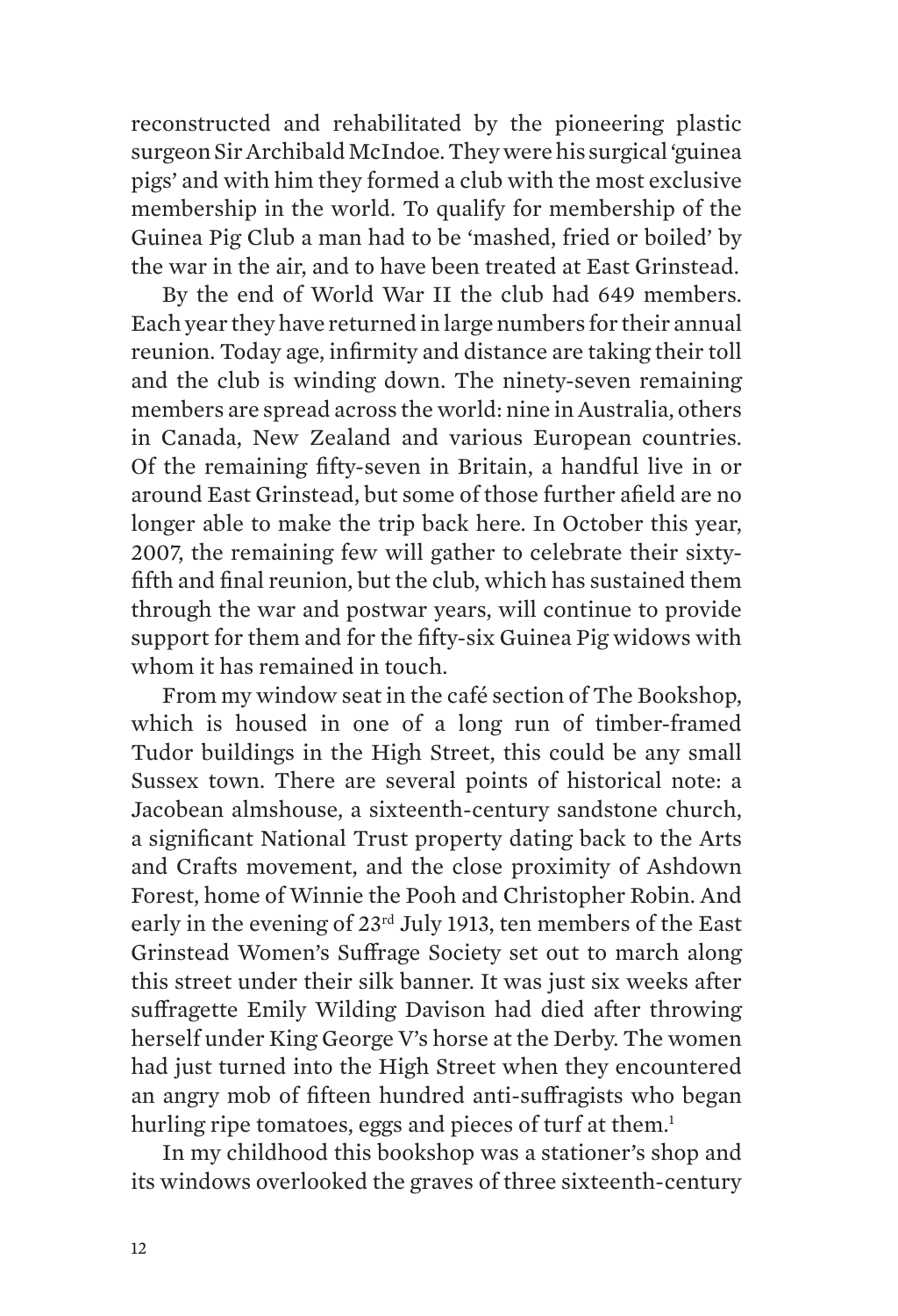Protestant martyrs, the headstones set into the pavement. But a few years ago these were relocated to the churchyard to make space for the pavement tables of another café where once there was a bank. Even martyrs, it seems, must yield to commercial interests.

East Grinstead has some interesting religious connections. In addition to its Anglican and Catholic churches, and Opus Dei, the town is also home to other sects including the Rosicrucian Order, and the Mormons. In 1994, Channel 4 focused one of its *Witness* programs on the town, which, it suggested, was becoming the 'religious capital' of England. As well as featuring all of the above, the program also included The Pagan Federation, water diviners and, strangely out of context, the Guinea Pig Club.

Saint Hill, a magnificent manor house reputed to be the finest eighteenth-century sandstone building in Sussex, has had a series of distinguished owners in its time but best remembered is the writer and founder of Scientology, the late L. Ron Hubbard, who bought it from the Maharaja of Jaipur in 1959. Today it is the international headquarters of the Church of Scientology, which owns many other local properties. However, a significant period in its history was the wartime tenancy of Elaine and Neville Blond, friends of Archibald McIndoe, who opened up much of the house as a convalescent home for his patients.

But East Grinstead's greatest claim to fame is its relationship with those wartime heroes. Here, flyers with the worst imaginable burns underwent radical new procedures involving anything from three to more than fifty operations for which they returned regularly during the war and for more than a decade after it ended. The QVH – which began life as the East Grinstead Cottage Hospital in 1863 — is the birthplace of some of the most significant developments in modern plastic surgery; it is Britain's leading centre for skin and wound repair, plus reconstructive and head and neck surgery. Alongside it, the associated but independent Blond McIndoe Research Foundation has been at the forefront of wound repair research for almost five decades. Archibald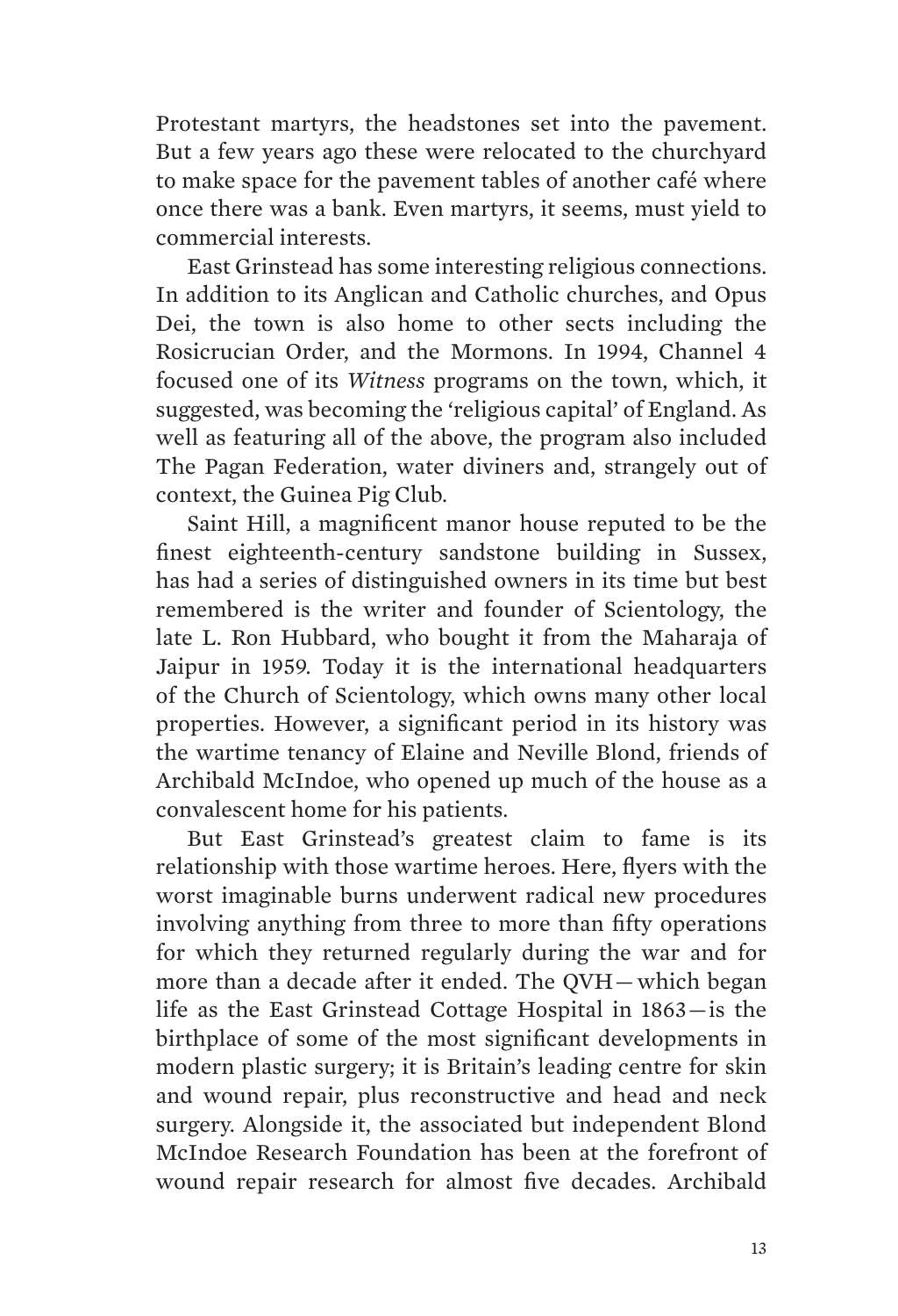McIndoe was not content with just physical reconstruction and repair. He was determined to restore the self-esteem of these wounded young men and to create a sense of the future in which others would see past their injuries to the men themselves. In a therapeutic experiment, extraordinary for its time, he involved the whole town in contributing to his patients' rehabilitation. He called on local residents to accept his patients, not to stare at or shy away from their disfigurement, but to look them in the eye, invite them into their homes and drink with them in the pubs. He made East Grinstead a safe haven for his Guinea Pigs and, in doing so, made life liveable again.

I sit here sipping coffee where my mother used to buy her Basildon Bond notepaper and my school exercise books. I am trying to reach back into the past and work out where to begin. I want to dig beneath this heroic myth — the stories of heroism, stoicism and dazzling surgical reconstruction. I want to know what it meant to be a dashing young flyer one day, and the next a potential social outcast with a face burned beyond recognition and mere stumps for hands, and what that means now, to men in their eighties and nineties. I want to know more about McIndoe the man: not just his surgical skill but his motivation, and how he involved a whole town in the process of rebuilding shattered lives. And I want to know about the nurses who must surely have their own stories. Some would have been excited by the prospect of working in the new discipline of plastic surgery. Some may have had husbands or lovers at the front, and some would have been young, in their late teens or early twenties, recruited into the war effort and thrust, with inadequate training, into a groundbreaking medical environment in which the usual social and professional boundaries had been dismantled. History has washed over the stories of these women, in the service of memorialising the heroes. The hidden corners of women's history always fascinate me and as a novelist I write the hidden stories of older women's lives. Now I want to know what nursing those men meant to the women who were at the front line of McIndoe's treatment. Over the years The Guinea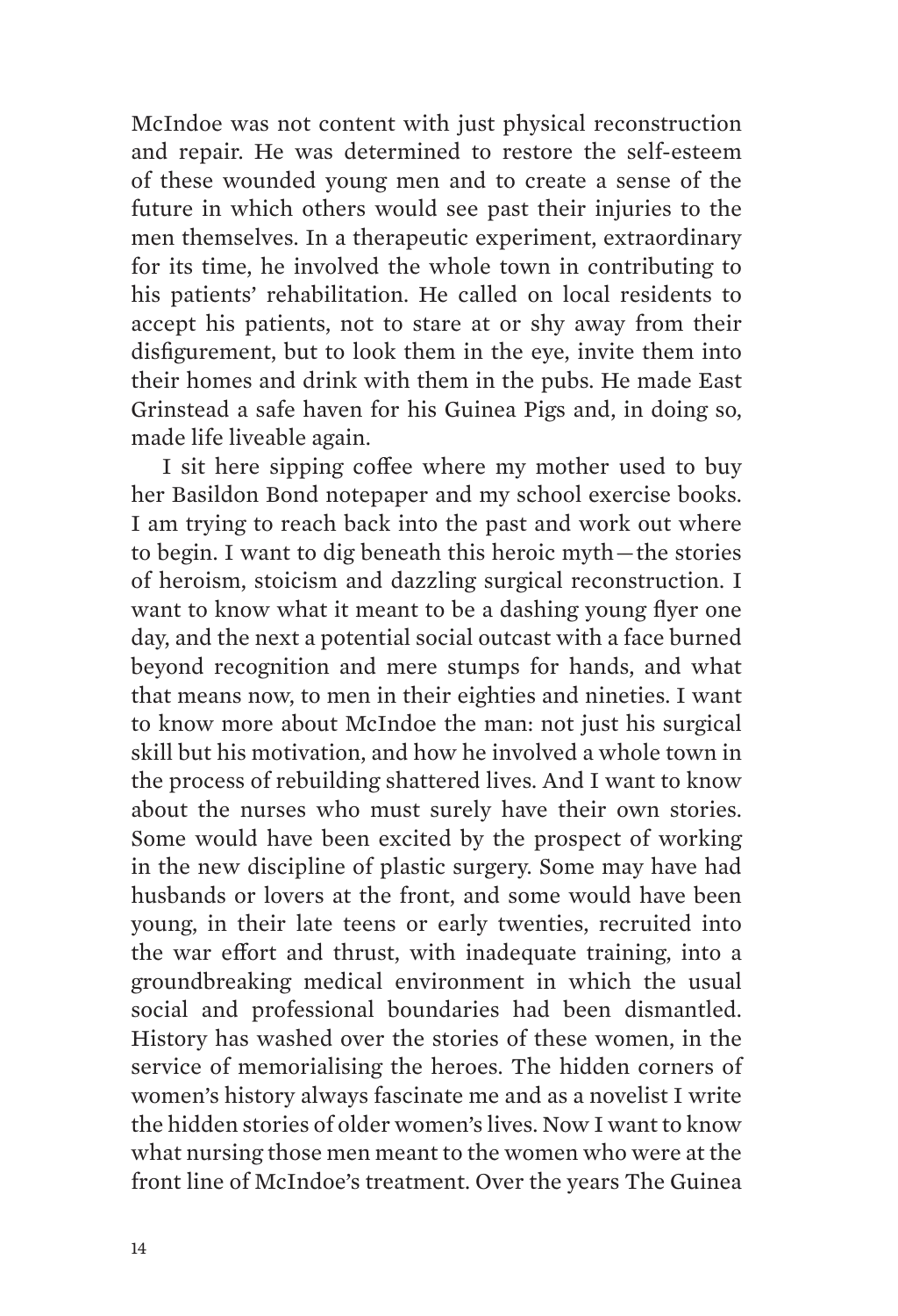Pigs have told aspects of their stories in a very particular way that memorialises and concretises collective memory. But what about the untold stories—the half forgotten memories, the tales that might not fit?

This place, these men and their faces, have haunted me since childhood. Even now they are still a part of my dreams of impending disaster that include ceilings and walls which threaten to crush or suffocate me under piles of rubble. Knowing, for decades, that the Guinea Pigs are heroes who will do me no harm has not dispelled this haunting of my subconscious nor the chilling physical fear that the images create.

Late one summer evening, long after I should have been asleep, I hear my father's voice outside and creep to the open bedroom window. Through the dusk I can see the shapes of two dark-suited figures crossing the garden. Clutching my teddy I tiptoe to the top of the stairs from where I can see straight down to the front door. If my father sees me there he will come up and kiss me goodnight. I hold my breath for the sound of his key in the door. Dad comes in first. The visitor follows, looks up and sees me.

'You must be Elizabeth,' he says. His face is a mass of purple scars, stretched and shiny skin, his lips are bulbous; his eyes—one angled slightly lower than the other—seem to travel in different directions under the scarred and browless forehead. 'Your Dad's been telling me about you.' He puts a fingerless hand on the banister, his foot on the bottom step. 'Are you coming down?'

I have prayed — asked God to send the men away — but He has ignored me and, overwhelmed with terror, I step forward onto air.

When I come to later, in the emergency ward at the hospital, my parents are staring anxiously down into my face.

'You fainted, silly thing,' my mother said. 'You fell right down the stairs, and you've got a big cut where your head hit the door.'

The scar remains, tiny now, a reminder of what my reaction might have meant to the man whose face had terrified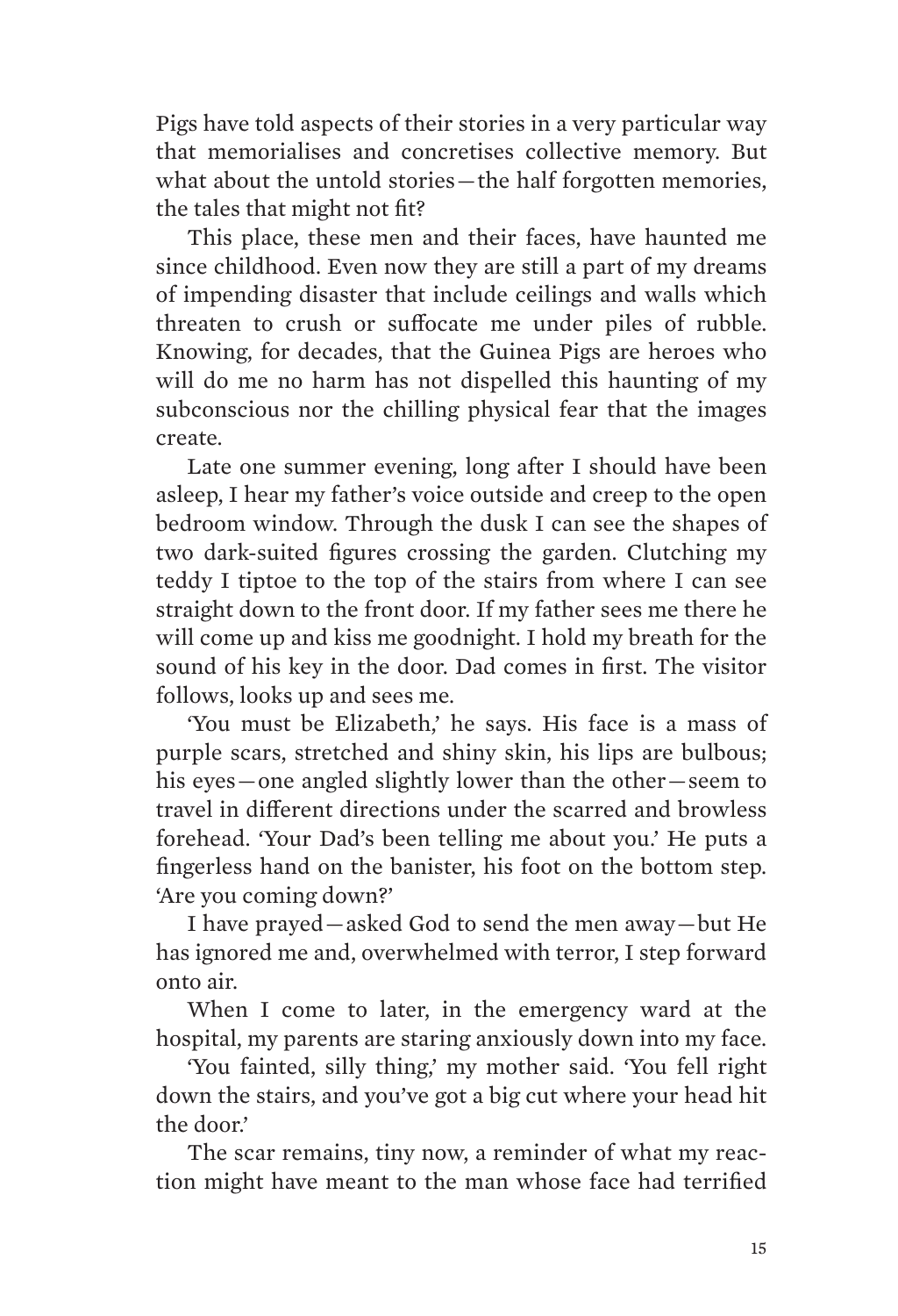me. If there was a sin greater than staring at a disfigured face then surely it was fainting at the sight of one. Might I find that man? Might I see his face among the photographs, talk to him, and tell him how often I have thought of him and felt ashamed?

I crane my neck and look down towards the war memorial and see my mother as she was then: thirty-nine years old, tall and striking in a blue suit with square shoulders and a straight skirt, a rakish little hat anchored at an angle with a sequined pin. The child holding her hand is mousey, her hair cut square and pulled back from her face with a Kirby grip and a red and white check ribbon. She clings to her mother's hand, shifting to shelter behind her as the men with the terrible faces stroll up to the bus stop. One of them stops and looks at her, he bends forward, speaks and reaches out a mangled hand, but the child backs away, pressing her face into her mother's skirt.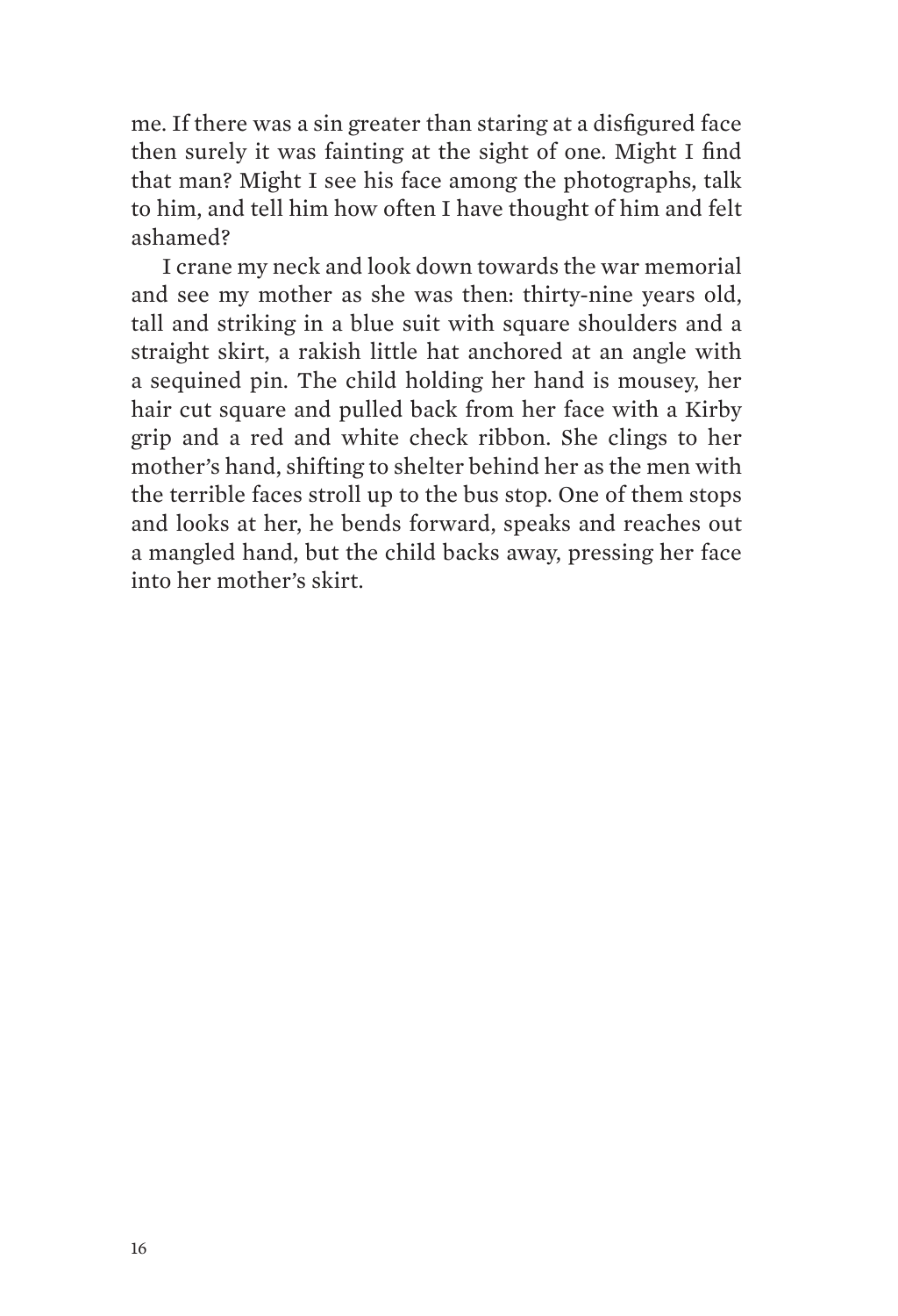### 2. BEGINNINGS

In the three weeks since I arrived, it's been raining most of the time. Parts of Yorkshire and the Midlands are flooded, and in Gloucestershire and Herefordshire, householders and shopkeepers have stopped equivocating about stocking up on supplies and are now preparing for the worst. Today is the first day of Wimbledon and many matches have been cancelled; but it's summer, and although everyone is hacked off with the weather most think it won't last much longer. They are obviously not listening to the long-term forecast.

This is my third visit back to England since I moved to Australia in 1981. Previous visits have been rushed; each time a few weeks spent racing from place to place, catching up with relatives, old friends and old places. But this is different; I have time to acclimatise, to explore this story slowly, and to indulge my longing for the England of my childhood. I am here for the past in more ways than one. I'm searching not simply for the Guinea Pigs and their nurses but for an England and a way of being English that began in the exhausted stasis of the immediate postwar years, through the slow recovery of the 50s, and on into the hope and energy of the first half of the 60s. That time—that England—is always linked in my memory to the presence of the Guinea Pigs. I want their stories, but I also want to find the essential nature of that England once again.

Bob Marchant is waiting for me under the clock at the entrance to the Queen Victoria Hospital. We have never met but as I park the car and run through the rain I can see him there, a small nuggetty man, with a fine head of silver hair, wearing a light raincoat. Now in his seventies, Marchant is too young to have been a Guinea Pig, but in the 1950s and early 60s he was McIndoe's theatre technician, at a time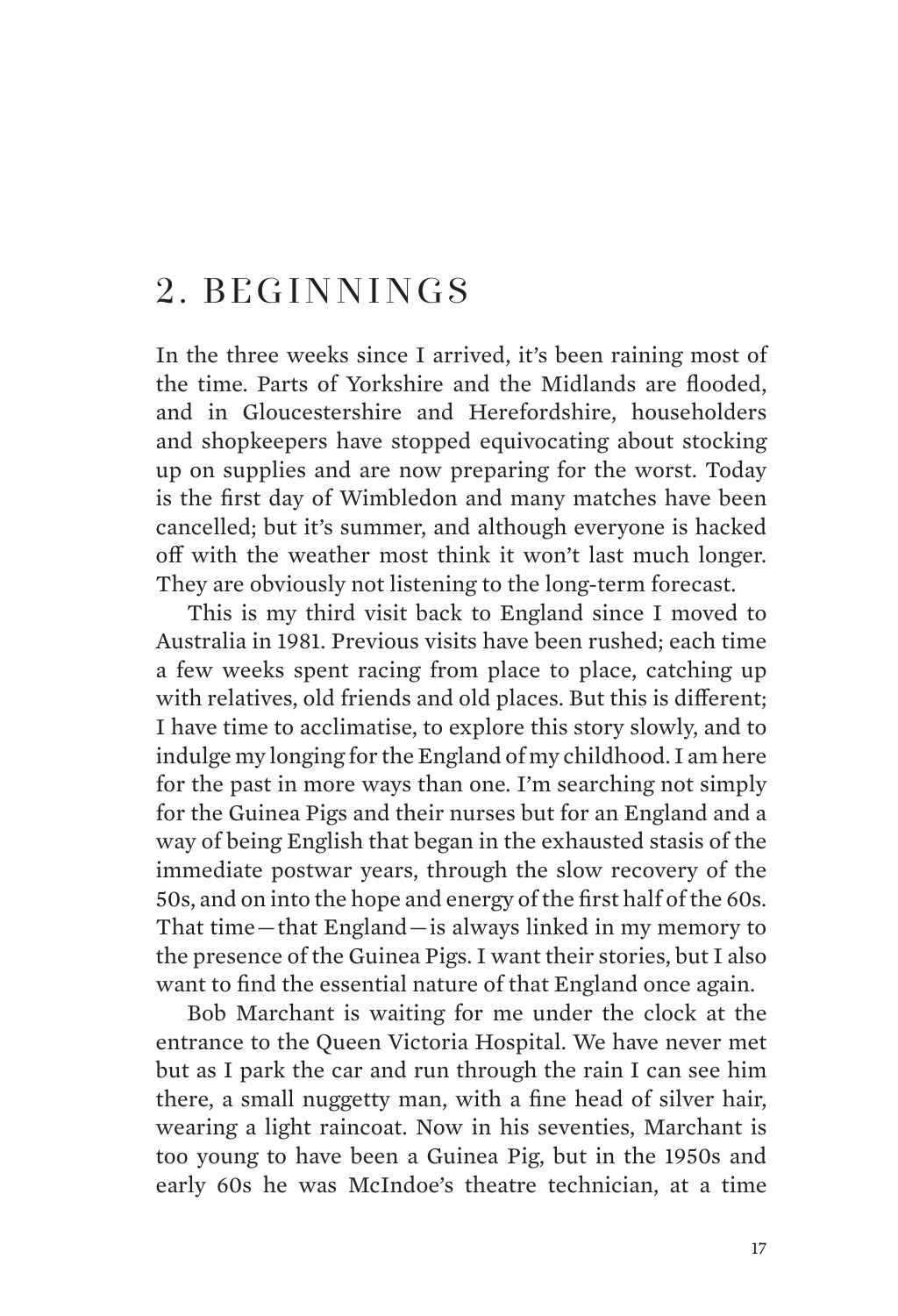when many of those wartime patients were still returning regularly for treatment. Now he is the Honorary Secretary of the Guinea Pig Club, the keeper of the flame and the curator of the Guinea Pig Museum which exists entirely due to his voluntary effort to establish and maintain it single-handed.

'We might start off with the memorial,' Bob says, when we have done with the pleasantries. And he leads me down a long corridor that opens into a reception area where a roll of honour occupies one wall-a memorial to the men of the Guinea Pig Club. 'They're all there,' he says. 'British, Canadians, Australians, Czechs, Belgians, Poles, all of them.' We stand there briefly in the silence. Some of these names are well known: Richard Hillary, the Spitfire pilot and author of *The Last Enemy,* one of the most famous memoirs of WWII; Jimmy Wright who, despite losing his sight, managed to build a successful film company after the war; Bill Simpson, author of *One of Our Pilots is Safe* and *The Way of Recovery;* and Bill Foxley, who has the unenviable distinction of being the most severely burned airman to survive World War II. Others have published their own memoirs, have featured in books about the RAF, the Battle of Britain and in television documentaries. Some stories have endured while others have been swallowed up in the mists of the past.

'Why don't we talk over a cup of tea?' Bob says, and we set off through the rain, across the car park to the hospital café which is now located in the building that was once Ward III, 'The burns unit,' he says, 'where it all began.'

East Grinstead Cottage Hospital began life in a large old house called Green Hedges in 1863, and moved twice to larger houses until the construction of the present, purposebuilt hospital in 1936. The name Queen Victoria Hospital was adopted some years later. We pause in front of the semi-circular, two-storey, red-brick building with its central curved entry topped with a column and a flagpole entwined by the snake of Asclepius, the Greek god of medicine. It is a fine building, characteristic of its era, its shape and scale a welcome change from contemporary sharp angles and multiple storeys. 'There were two twelve-bed wards, one for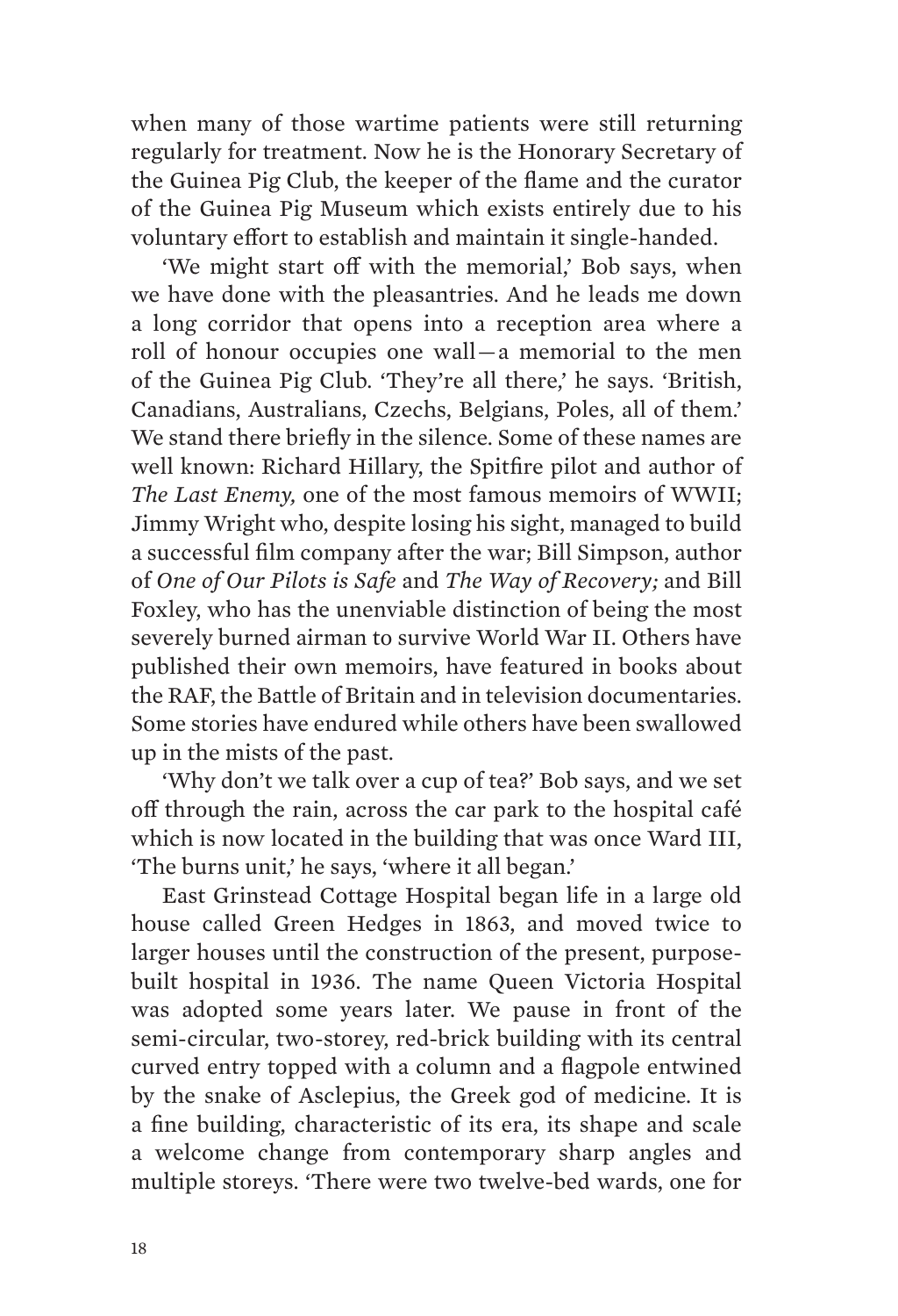men and one for women, a six-bed ward for children, some private rooms and offices and an operating theatre,' Bob says. 'Perfect for its time, but not enough with war on the way.'

We move on, picking our way around the puddles until Bob grasps my arm to stop me. Looking around to check our position he points out that I'm standing with one foot in the eastern hemisphere, the other in the west, straddling the line of the Greenwich meridian that runs through the car park. All those years and I never knew that the meridian bisects the town. The confusion of my feelings about being back here after so long makes this bisection seem weirdly significant.

Many additions have been made to the hospital since its original construction, some of them immediately prior to and during the early years of the war. Faced with the prospect of war, the Ministry of Health acquired land adjacent to the hospital and erected three wooden army huts to accommodate an additional 120 beds. The children's ward was converted to a second operating theatre. Flagstone paths, covered overhead but open to the elements on both sides, linked the new wards.

'You need to remember that everyone who went into surgery had to be wheeled along this path to the operating theatre and back again, in all weathers,' Bob says, as we stand there copping the effects of a blustery wind that drives the rain in constantly changing directions. 'It wasn't an ideal arrangement.'

As a place where medical history was made and lives were transformed, Ward III comes as something of a shock to the modern visitor. It still looks like what it was — an army hut. Alongside the entrance is a commemorative plaque. A topiarist has clipped a small privet hedge into the justrecognisable shape of a winged guinea pig, the emblem of the club. It looks, at first glance, more like a rabbit, but it is a modest and moving memorial to the courage, endurance and spirit of the men who were treated here. Once inside, I find it hard to adjust to the fact that I am standing at the counter of a café, ordering tea and sandwiches, in the exact place where men once lay, their lives in the balance, their eyelids, noses and lips burned away, their fingers fused to shapeless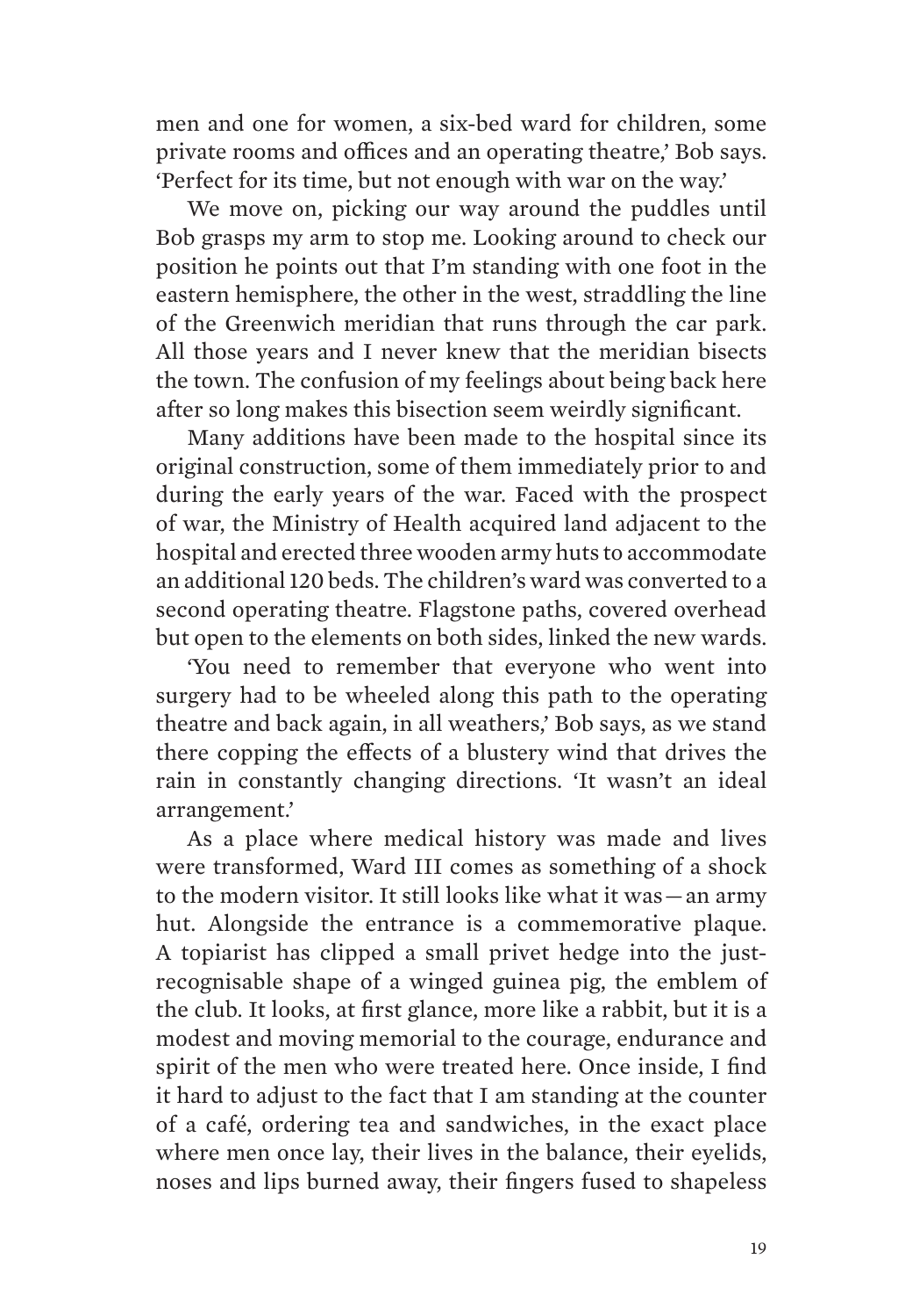webs, wondering about the possibilities of life and love after surviving the ravages of fire. Perhaps my own confusing emotional relationship to the time and place are making me oversensitive. I ask Bob why the ward was not preserved as a more fitting memorial, perhaps housing the Guinea Pig Museum. He shrugs and changes the subject. Maybe there is more history around this decision than he wants to discuss. It is only months later that I realise that despite a generalised commitment to the Guinea Pigs themselves, there has been only fragmented effort and limited finance allocated to the museum and it would likely not exist were it not for Bob Marchant's tireless custodianship over the years.

'It's a nice little hospital on the outskirts of a nice little town,' Archibald McIndoe wrote to his mother, the artist Mabel Hill, after his first visit to East Grinstead Cottage Hospital in mid-1939. 'I think something can be made of it.'2

\*

It was the first of a series of visits since he had learned he was to be drafted there as a civilian consultant as part of the British Government's preparations for war. It was clear even then that fire would be a devastating force on the home front, as well as in the armed forces. There were, at the time, only four experienced plastic surgeons in the country and even the RAF, which had invested heavily in research on the fireproofing of its aircraft, had no real idea of the devastation it would wreak on its fliers. On that first and subsequent visits McIndoe had inspected the facilities with the team he had chosen from among his colleagues at St Bartholomew's Hospital: anaesthetist John Hunter, theatre sister Jill Mullins, and a young assistant surgeon, Percy Jayes.<sup>3</sup> A nice little hospital perhaps, but none of the team were impressed by what they saw—particularly Ward  $III-a$  long, low, wooden building that reeked of creosote, with a concrete floor, the walls painted in standard cream and brown. 'A bit of a shack,' McIndoe commented to Sister Jill Mullins who was to supervise nursing in the new ward. 'Still, we can probably tart it up a bit.'4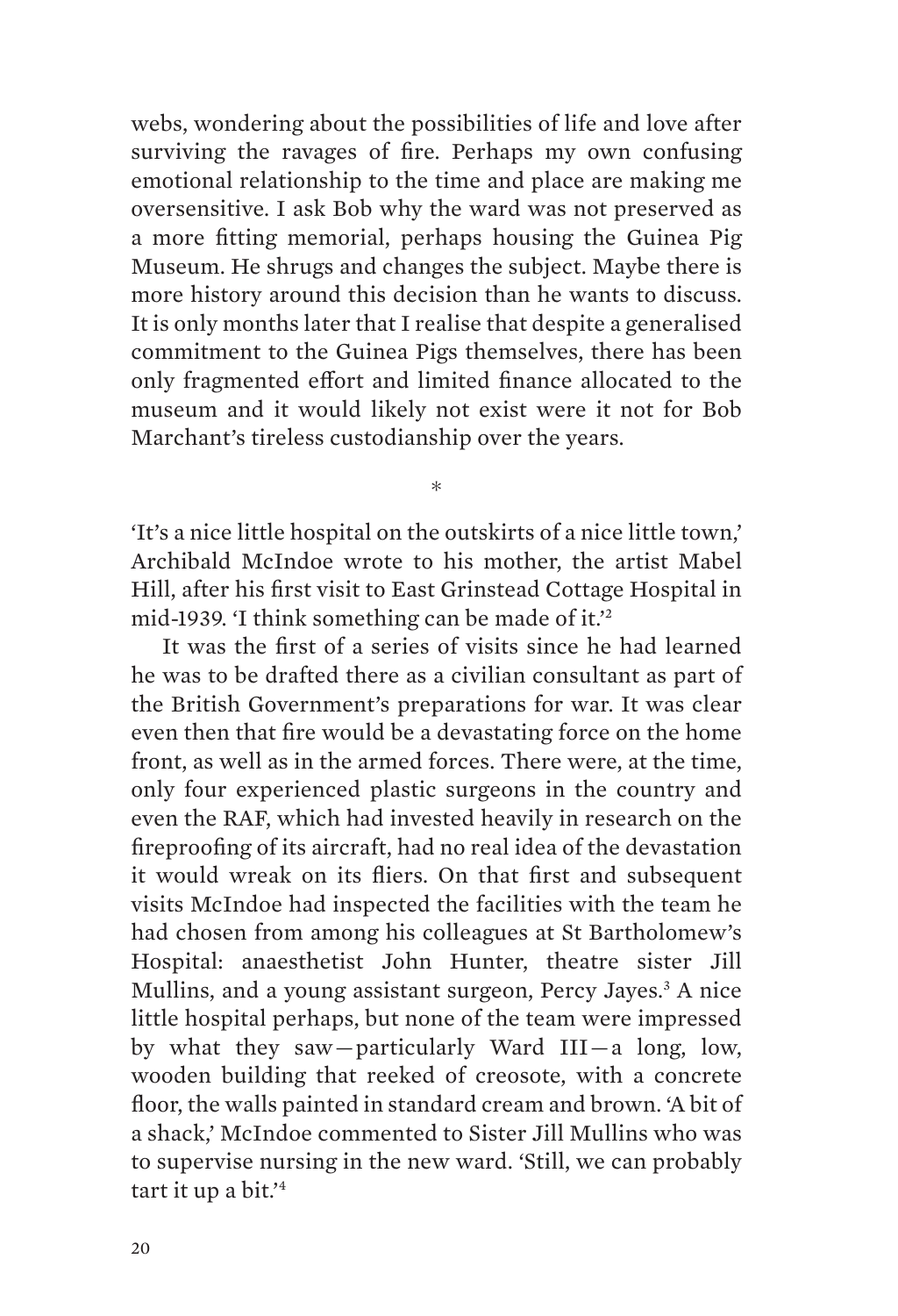By September, McIndoe had developed an awkward and sometimes abrasive relationship with the hospital board. The minutes of its meeting on 4<sup>th</sup> September 1939 record that: 'Mr McIndoe has arrived to take over the Hospital on behalf of the Ministry of Health as a maxillo-facial hospital, although he has no written instructions.'5 Whether that simple note is tinged with outrage or just bewilderment is not clear, but there is no doubt that the board was shaken by the arrival of the thirty-nine year old civilian consultant who seemed about to usurp its authority. As the board members and the staff struggled to get to grips with their new leader and his plans, none could have predicted the extent of the extraordinary and historic relationship that would develop and where it would lead. But the story of Archibald McIndoe and the Guinea Pigs begins a long time before he arrived at East Grinstead and long before the Royal Air Force began its preparations for war.

\*

In 1925, Archibald McIndoe, at the age of twenty-five and from a strong Presbyterian background, was the first New Zealander to win a prestigious Fellowship with the Mayo Clinic in the USA, an institution widely acknowledged as being at the leading edge of developments in surgery at the time. His wife, Adonia, left her home in Dunedin, her family and her career as a pianist, to join him. McIndoe had already been singled out as an outstanding surgeon and he was developing a reputation there for stomach surgery. The couple planned for a future in America and applied for citizenship. It was while they waited to hear whether their application would be approved that Archie had a sudden and dramatic change of heart. Early in 1930, Berkeley George, Lord Moynihan, then president of the Royal College of Surgeons in England, paid a visit to the Mayo and saw McIndoe operate. There are several versions of what happened next but according to both McIndoe's biographers, Moynihan persuaded him that he was wasted at the Mayo. 'London's the place for you. I'm building a new hospital and you are the man I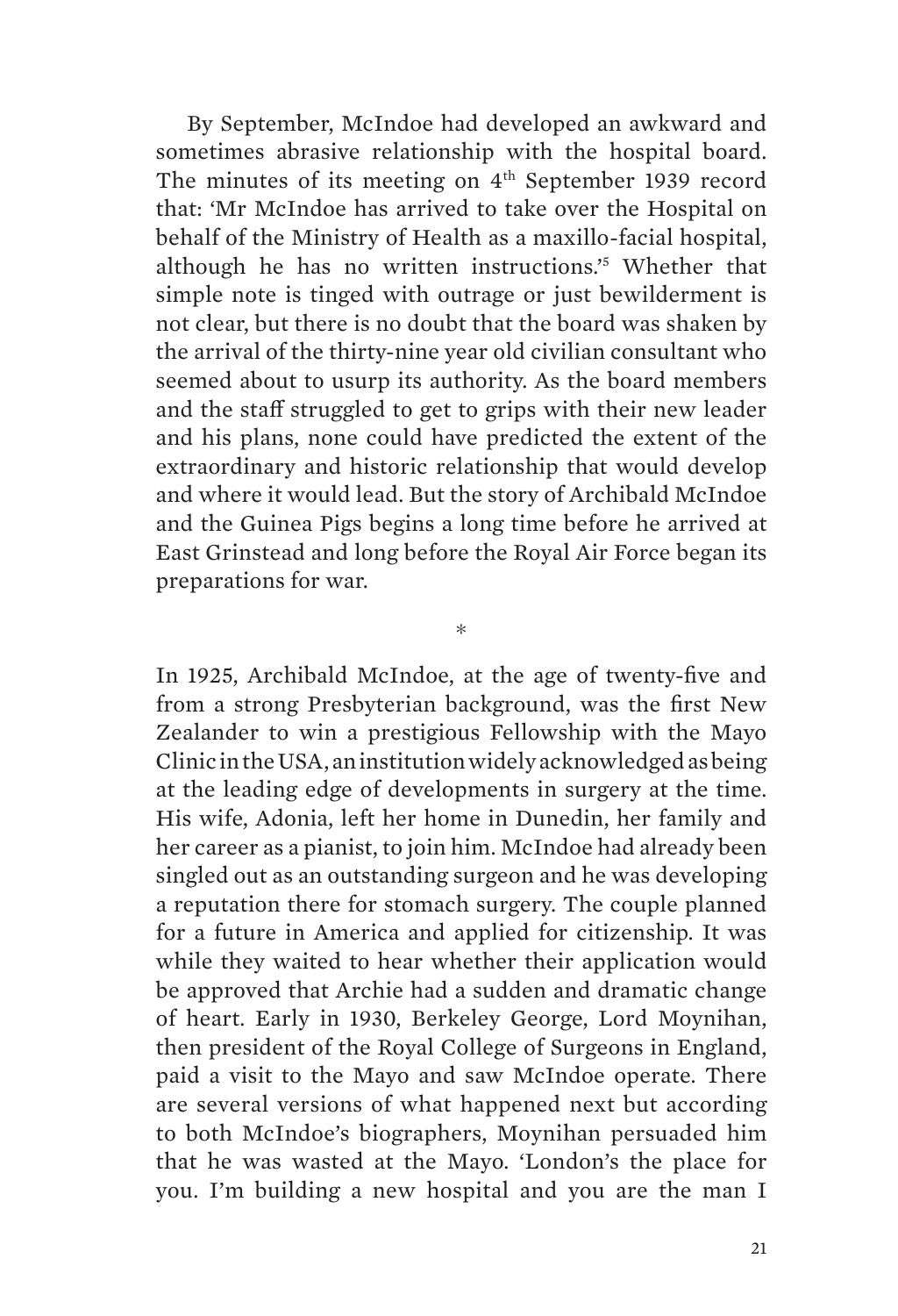want,' Moynihan said. 'Sell up and come across the Atlantic. England needs young fellows like you.'6

Archie McIndoe was ambitious and single-minded in pursuit of what he wanted and now London was what he wanted, but Adonia had no desire to move. She loved their comfortable new home in Minnesota, the pleasant social life, and she had found work both at the Mayo and teaching the piano. The English climate and a lower standard of living held no appeal for her. It took Archie several months and a dastardly act of deception before she agreed to risk the move. As Adonia protested and procrastinated, the US citizenship papers finally arrived and, without her knowledge, Archie destroyed them. Only later, once they were settled in England, did he admit what he had done.<sup>7</sup>

The McIndoes arrived in London in November 1930 to discover a cold, damp city shrouded in fog; Adonia's worst fears were confirmed. In addition to the miserable weather, the British spirit was at its lowest, unemployment was high and there seemed no end in sight. The accommodation was appalling: '… the only lodging they could find to meet their budget was a furnished basement flat in Maida Vale where grease was thick on the walls and the lavatory smelled.'8 Adonia was pregnant and all their hopes for a rapid improvement in the situation hung on Moynihan's promise of a job in the new hospital. But Moynihan proved hard to pin down. When McIndoe finally scored an appointment at His Lordship's Harley Street practice, Moynihan had no idea who he was. The new hospital was still on the drawing board and the job on which McIndoe had built his hopes simply didn't exist.

It seems extraordinary that in the seven months between meeting Moynihan at the Mayo and his own arrival in England, McIndoe had never once followed up the invitation or made any contact with him. Biographer Leonard Mosley suggests that the single-mindedness that would serve him and his patients so well during his time at East Grinstead, was also the force behind this risky move. One is, Mosley writes, 'driven to the conclusion that he did not write to Moynihan because he did not want to hear that the job did not exist.'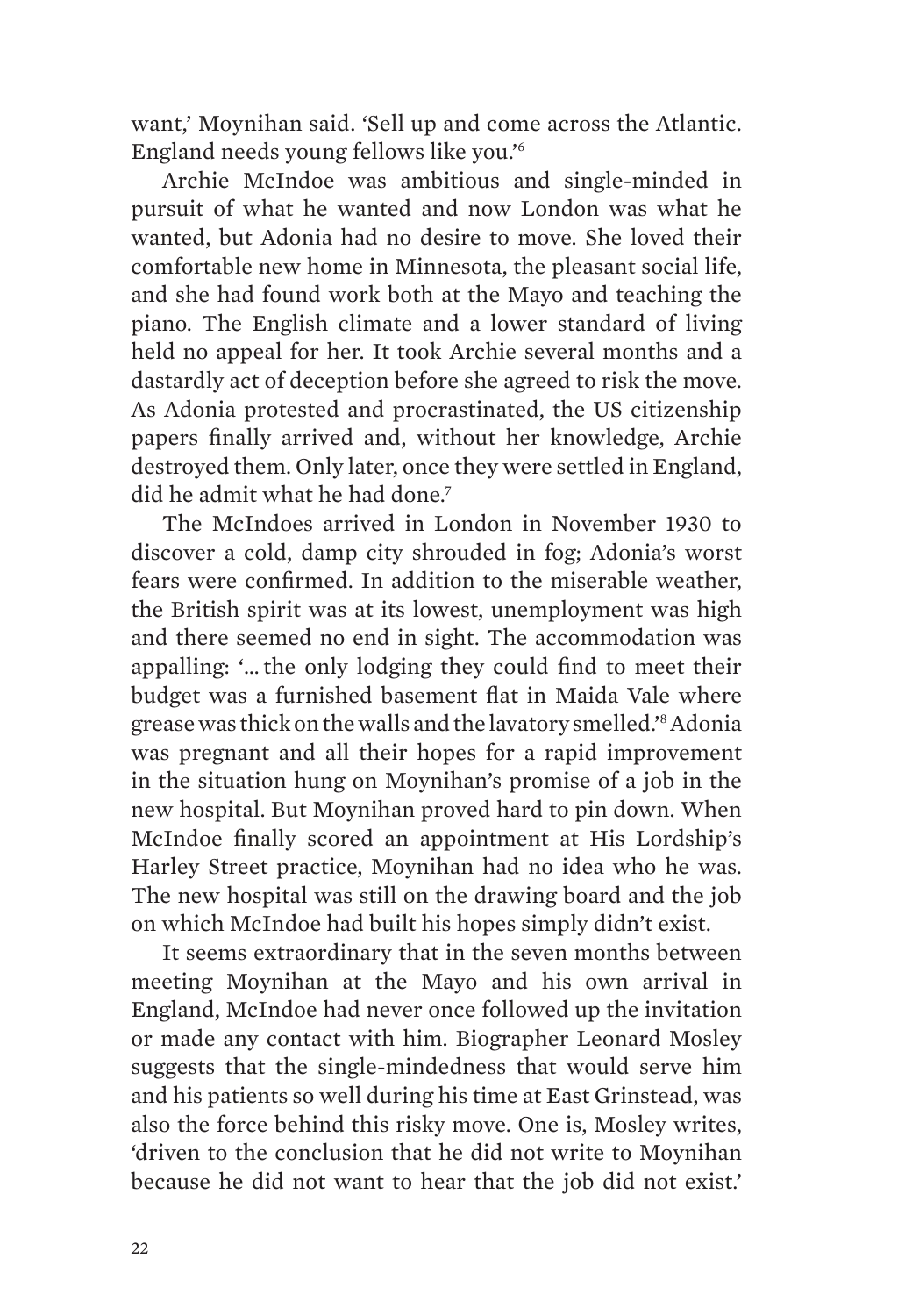It was his excuse to get away from the slow and predictable process of advancement at the Mayo '… and he longed for an opportunity to branch out on his own.'9

But Archibald McIndoe was not unemployed for long. Before the end of that year he took up an appointment as a clinical assistant in the Department of Plastic Surgery at St Bartholomew's Hospital, and later became a general surgeon and lecturer in tropical medicine at the London School of Hygiene and Tropical Medicine. And he had family connections. His cousin Harold Gillies had built a significant reputation in plastic surgery, treating more than eleven thousand casualties of the Great War, and had established a special facility at the Queens Hospital in Sidcup. During and after the war Gillies had pushed out the boundaries of plastic surgery working with skin grafts on servicemen who were severely burned. His pioneering work had been rewarded with a knighthood.

While McIndoe was working at St Bartholomew's and the School of Tropical Medicine, Gillies encouraged him to develop his skills in plastic surgery by taking on some work in his practice. The challenge was considerable for a man with large square hands and thick blunt fingers which seemed entirely unsuited to the fine and delicate work of plastic surgery. But in the eight years that followed, McIndoe built a reputation in this new discipline and became a partner in the Gillies practice. He was working in an area that he believed had huge potential for the future, and while Adonia still struggled with life in England, Archie was convinced he had found his home and his speciality. By 1938 the McIndoes had two daughters, a substantial income, a comfortable rented home in Hampstead and grounds for believing that further advancement was just around the corner. But around that corner was the threat of war.

'If it's peace,' McIndoe told his brother, John, who visited him early in 1939, 'in ten years I shall be able to retire. If it is war, I'll be put in uniform and pushed around by Jacks-inoffice. I've gambled on peace.'10 But he had backed the wrong horse and he had no idea then how war would shape his work,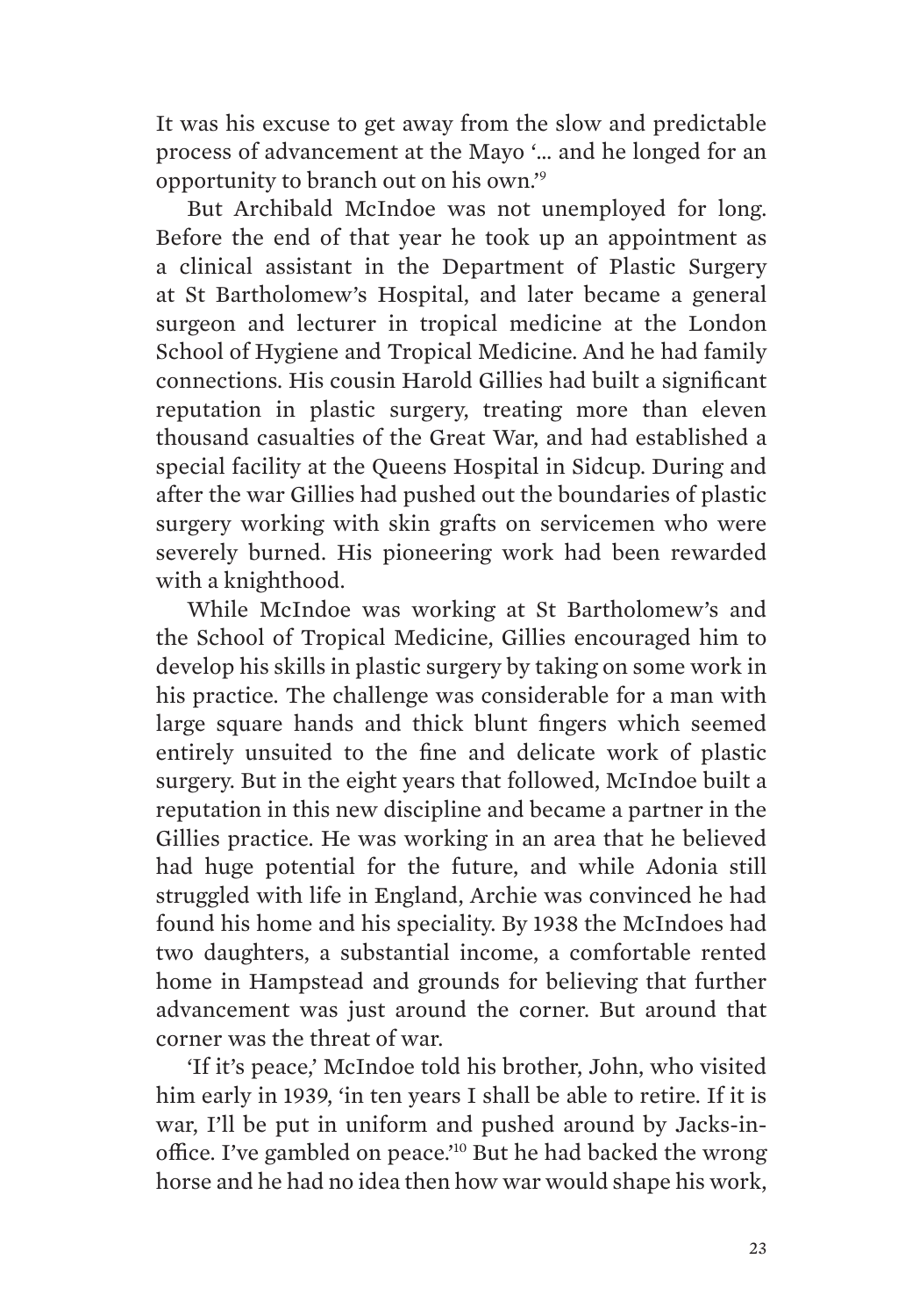his family life, his future career and reputation. Plastic surgery was still in its early days but great strides had been made and its role in wartime was to have unimaginable dimensions.

More than twenty years earlier, as the wounded from the First World War had flowed into hospitals, Harold Gillies and his contemporaries had been faced for the first time with casualties of war in the air. These men had suffered severe burns when the petrol tanks of their aircraft exploded in flames under enemy fire. Hasty efforts were made to redesign and relocate the fuel tanks on some aircraft but it was small protection against the universally feared effects of burning fuel that the pilots came to call 'the orange death'.11 The injuries were horrific and usually deadly. But the pilots were not alone in their facial disfigurement. More than sixty thousand men were either shot in the head or eye, or wounded by flying, burning debris. Thousands were rendered unrecognisable, their faces so horrifying they were abandoned by wives, girlfriends and family members who could not accept the disfigurement.

The only solution seemed to lie in full or partial facemasks to hide the loss of jawbones, noses, chins, eyes and cheeks. Artists and surgeons collaborated in the construction of masks made of extremely fine copper shaped from a cast made of the injured face. The copper was then coated with enamel to match the man's skin tone, the features tinted with paint using fine brushes. But the masks, while initially realistic, lacked any of the frequently changing and nuanced expressions of the human face, an effect that proved as alienating in the longterm as the reality of the disfigured face. And while men could claim government compensation of sixteen shillings a week for the loss of a limb, there was no compensation for injuries above the neck. Eyes, noses, chins, ears, even whole faces mashed beyond recognition, were treated as worthless, and in the wider community facial disfigurement was often assumed to be associated with mental illness and was met with fear and mistrust. Thousands were confined in miserable conditions in homes for the blind, or discarded and left to beg on the streets.

At Sidcup, Gillies had experimented with new surgical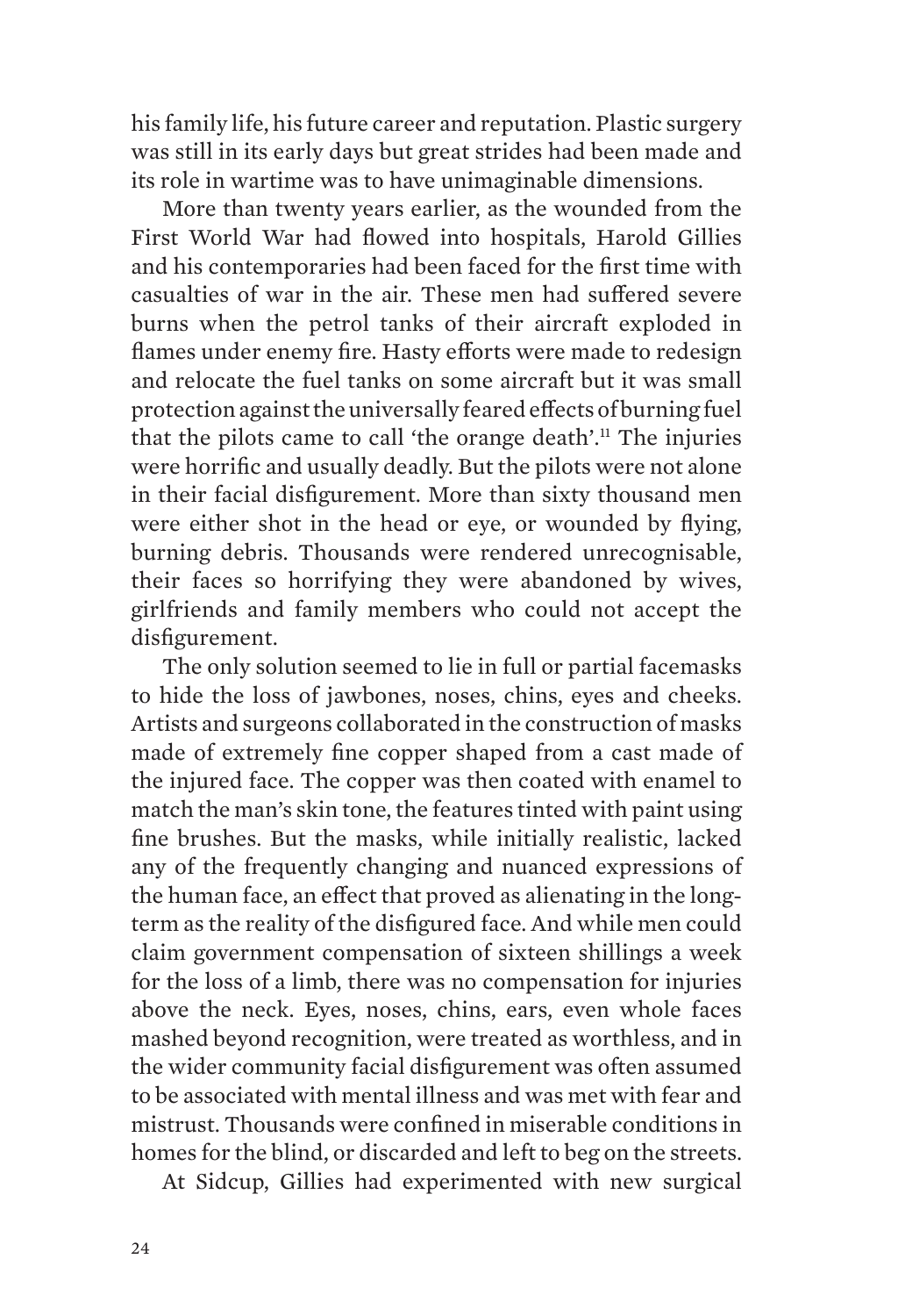procedures to replace missing noses and chins, and to fill eye sockets, often performing multiple operations over a period of time to reconstruct the face, combining art with surgery by drawing the reconstruction based on pre-war photographs of the patient. His work was slow and produced varying results but he was crafting a new direction in plastic surgery which would lead the profession into the next conflagration. Research between the wars meant that by 1930, solutions had been found that would counter the burns victim's worst enemy-the catastrophic effects of shock that drained fluid from the wound site, and created secondary shock as the body struggled to redistribute fluid to vital organs. The body's chemical balance could be restored by combining plasma with saline treatments in larger quantities than previously thought possible. It meant that patients who would, in the past, have died within the first twenty-four hours could now expect to live.12 But neither this nor the development of reconstructive surgery prepared the medical profession for the numbers of patients or the extent of the horrific injuries that another war would deliver to their doors.

Following his first visit, McIndoe had organised the repainting of Ward III in lighter, more cheerful colours. He had the regulation beds and metal lockers replaced with furnishings more reminiscent of a suburban home than a hospital ward. The first patients arrived to an environment that was a rarity for its time. Meanwhile, by the time war was declared in September 1939, the board's budget was diminishing at an alarming rate, as was the surgeon's personal financial status. McIndoe had been paying off by instalments the cost of his share in Gillies' practice and, while financially comfortable, the McIndoes' only assets were their household goods and a Rolls Royce that Archie had bought when he was gambling on peace. Nineteen thirty-nine was to have been the turning point at which he expected to see the financial rewards of his work and ultimately to buy a cottage in the South of France where he, Adonia and the children could escape from the worst excesses of the English climate. But now he was working for the RAF. He had been offered a commission as